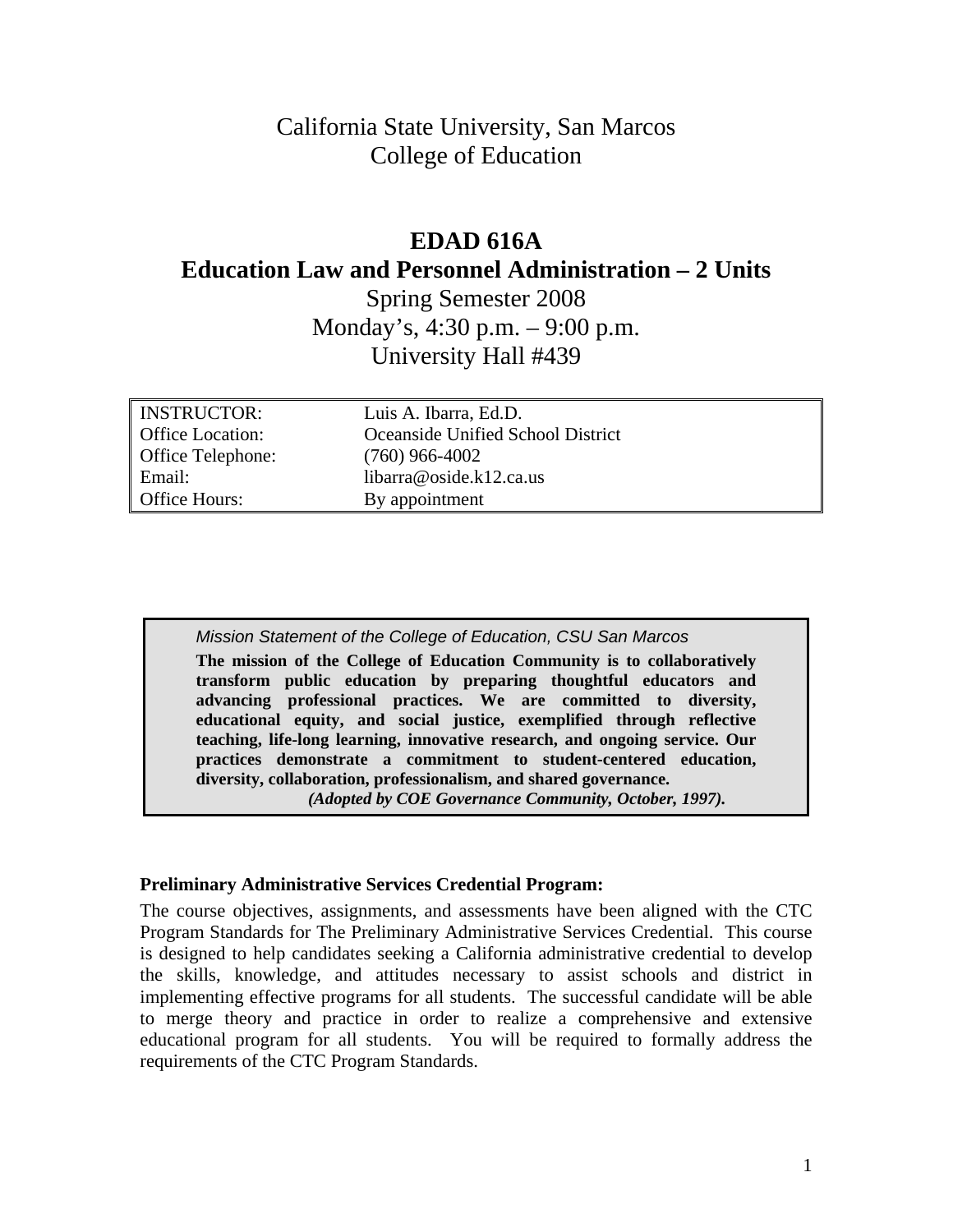#### **Course Prerequisite**

Consent of Program Coordinator

#### **Authorization to Teach English Learners**

This credential program has been specifically designed to prepare teachers for the diversity of languages often encountered in California public school classrooms. The authorization to teach English learners is met through the infusion of content and experiences within the credential program, as well as additional coursework. Students successfully completing this program receive a credential with authorization to teach English learners.

#### **Students with Disabilities Requiring Reasonable Accommodations**

Students are approved for services through the Disabled Student Services Office (DSS). This office is located in Craven Hall 5205, and can be contacted by telephone at (760) 7450-4905, or TTY (760) 750-4909. Students authorized by DSS to receive reasonable accommodations should meet with their instructor during office hours or, in order to ensure confidentiality, in a more private setting.

#### **All University Writing Requirement**

This course meets the university's writing requirement of at least 2500 words. Students are expected to use academic writing style consistent with graduate level courses. Written assignments will include out of class assignments as well as in class assignments.

## **CSUSM Academic Honesty Policy**

"Students will be expected to adhere to standards of academic honesty and integrity, as outlined in the Student Academic Honesty Policy. All written work and oral assignments must be original work. All ideas/materials that are borrowed from other sources must have appropriate references to the original sources. Any quoted material should give credit to the source and be punctuated with quotation marks.

Students are responsible for honest completion of their work including examinations. There will be no tolerance for infractions. If you believe there has been an infraction by someone in the class, please bring it to the instructor's attention. The instructor reserves the right to discipline any student for academic dishonesty in accordance with the general rules and regulations of the university. Disciplinary action may include the lowering of grades and/or the assignment of a failing grade for an exam, assignment, or the class as a whole."

## **Plagiarism**

As an educator, each student is expected to do his/her own work, and contribute equally to group projects and processes. Plagiarism or cheating is unacceptable under any circumstances. If you are in doubt about whether your work is paraphrased or plagiarized see the Plagiarism Prevention for Students website

http://library.csusm.edu/plagiarism/index.html. If there are questions about academic honesty, please consult the University catalog.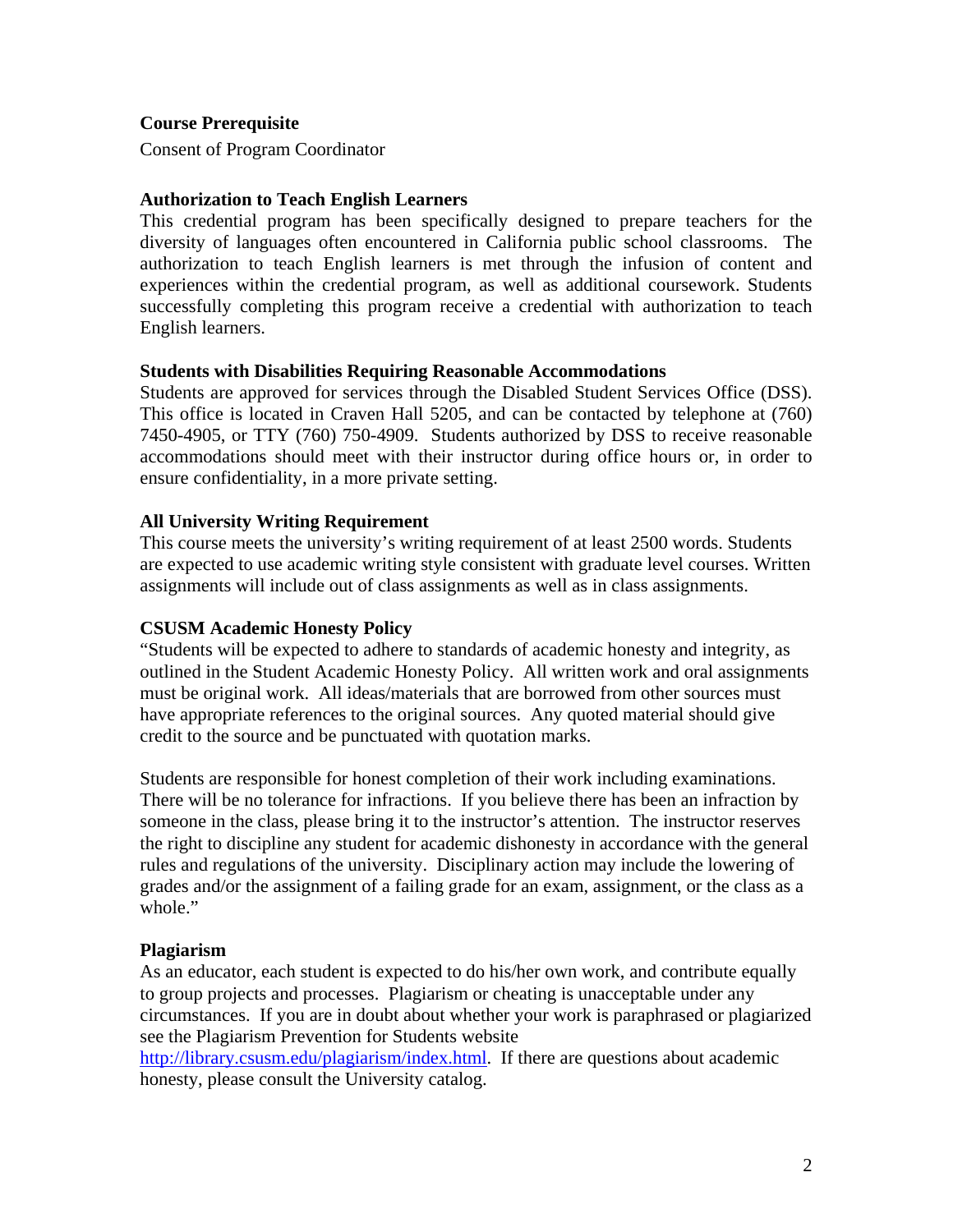## **College of Education Attendance Policy**

Due to the dynamic and interactive nature of courses in the College of Education, all students are expected to attend all classes and participate actively. At a minimum, students must attend more than 80% of class time, or s/he may not receive a passing grade for the course at the discretion of the instructor. Should the student have extenuating circumstances, s/he should contact the instructor as soon as possible. Students who miss two class sessions or are late (or leave early) for more than three sessions cannot receive a grade of "A".

 *(Adopted by the COE Governance Community, December, 1997).* 

## **Course Description (2 units)**

This course provides an opportunity for the candidate to learn the basic principles of parent, student, and employee due process; personnel practices relative to hiring, evaluation, and discipline of employees; content of collective bargaining agreements; and principles for supervision.

This course is designed to provide students an overview of federal and state laws and local policies that impact school leaders, students, teachers, and parents. The topics presented in the course, include, but are not limited to:

- Introduction to school law and district governance
- Student discipline and expulsion
- Retention, discipline, and dismissal of employees
- Investigations and documentation
- Progressive discipline
- FRISK documentation techniques
- Conflict mediation and management
- Liability and worst-case scenarios
- Harassment, discrimination, and freedom of speech
- Litigation avoidance
- The Brown Act
- General concepts and principles of personnel administration
- • Elements of personnel relations, including collective bargaining, contract interpretation, and working with formal and informal employee groups

## **Course Standards**

Specific standards as required by CCTC are noted in the bracketed information at the end of each course standard.

## **Knowledge**

The candidate will

performance of staff and the contributions of all adults in the service of the shared vision of the school community.  $[6(a)(3)]$ learn how to establish, support, and maintain high expectations and standards for the academic and social development of all students, the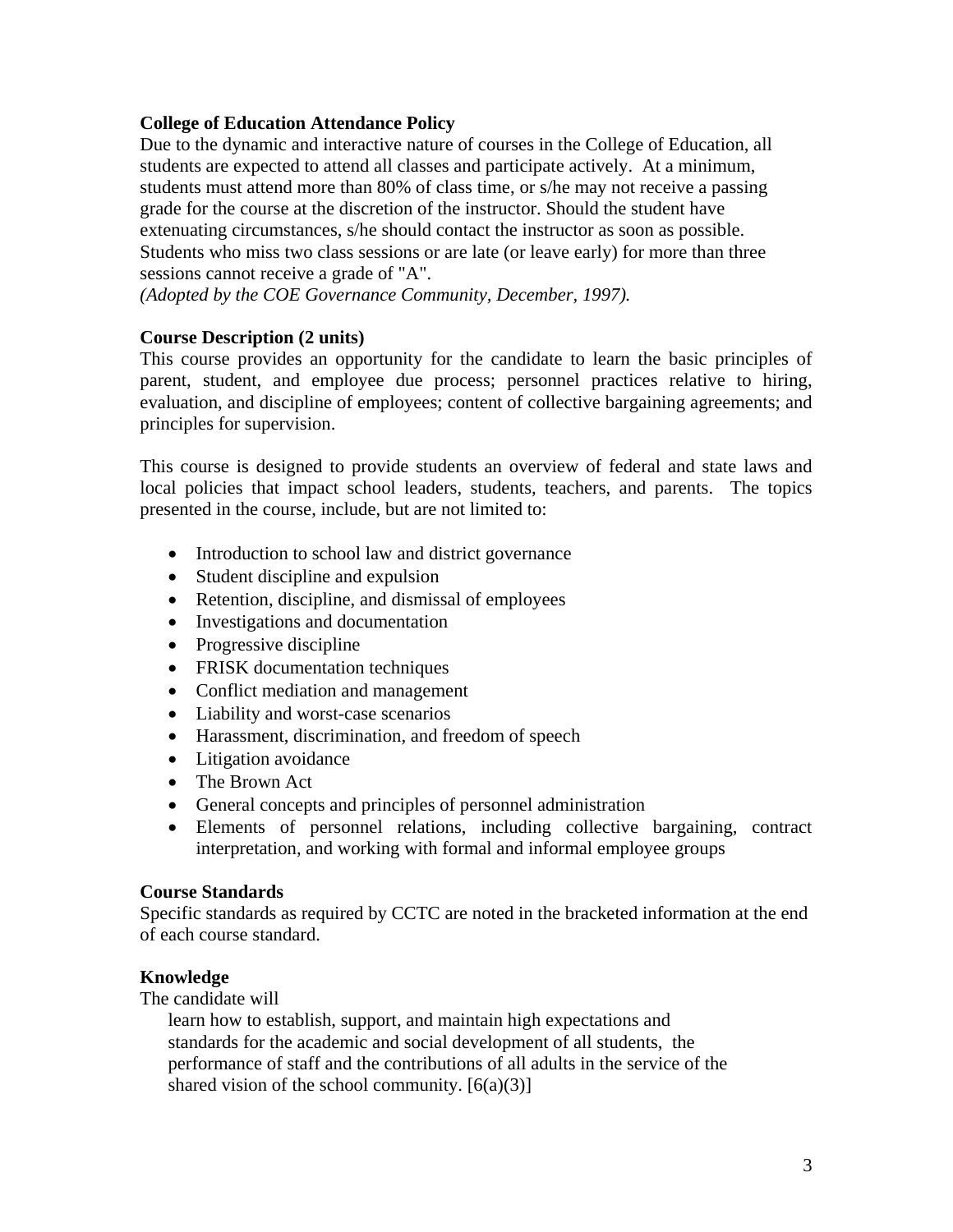learn and practice effective methods for attracting, inducting, motivating, retaining, and supporting staff and for the monitoring and supervision of certificated and non certificated faculty and staff.  $[6(c)(1)]$ 

learn and practice effective methods for working with certificated and classified staff with disabilities.  $[6(c)(2)]$ 

learn about and analyze how a school must operate consistently within the parameters of federal, state, and local laws, policies, regulations, contractual and statutory requirements.  $[6(f)(1)]$ 

## **Skills**

The candidate will:

understand how the policies from several levels of government influence teaching and learning at the school site.  $[6(f)(2)]$ examine the context within which the school operates, including the school district, employee bargaining units, the school board, and other governmental entities and to

#### **Attitudes and Values**

The candidate will:

develop and refine a personal vision of education and instruction through multiple opportunities to reflect and by developing ways to engage self and others through reflective activities.  $[6(a)(1)]$ 

examine their personal attitudes and actions toward persons of different races, socioeconomic status, cultures, religions and ethnic backgrounds as well as their attitudes toward sexual orientation and individuals with disabilities and reflect upon how their attitudes and actions support or diminish the goal to ensure that all students receive equitable access to education.  $[6(d)(6)]$ 

#### **Course Objectives**

Students will know and understand how various federal and state laws impact school and district policies as they relate to employee relations, student conduct, and student and parent rights. Students will be able to describe steps and implications of due process rights as detailed in the California Education Code. Students will research specific local issues and policies that are aligned with federal and state laws. Emphasis is placed on the personnel management process as a way of achieving excellence within a diverse organization.

#### **Course Requirements and Grading Policy**

Assignments are given based on expectations of "mastery" of the content and academic format for the assignments. Based on the instructor's feedback, students may make improvements on assignments and may resubmit assignment for additional grade consideration. However, late assignments may result in loss of points and can not be considered for "resubmission" based on instructor's feedback.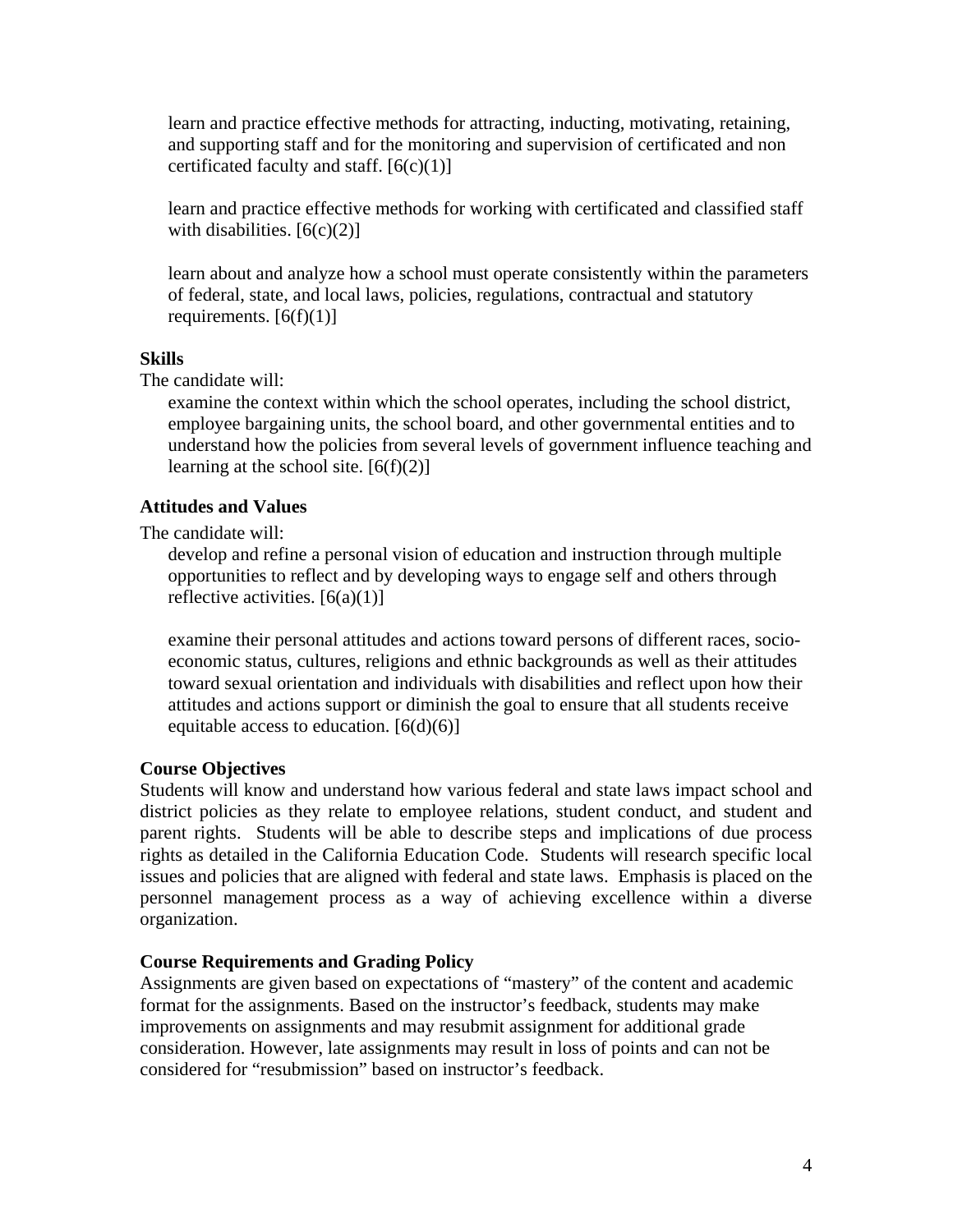- 1. Each student will be expected to attend all class sessions and participate in class discussions. If you are unable to attend or will be late, please let the instructor know in advance. Students will be given reading assignments and are expected to come to class prepared to discuss the topics. (25%)
- 2. Students will be given written assignments, which will involve an analysis of various topics. (50%)
- 3. Students will conduct an interview and write a summary and reflective paper. (25%)

#### **Course assignments:**

**Class participation:** Read assigned readings and participate in class discussions, write journal reflections (3 required journal entries), and small group discussions and activities. (25%)

**Assignment #1: Authentic documents collection** Collect copies of district and/or legal documents in support of the course topics: Relevant Board Policies, Student/Parent Handbook, Collective Bargaining Agreement, Due Process agreements, Discrimination protections, and other related documents for review and comparison. (25%)

**Assignment #2: Research a case** Conduct a search for a "case" related to one of the course topics. Students are to write a paper to include the current status (rationale) of topic; summarize the legal basis (court case or law); key elements of law/regulations; implications for practice current site and district administrators. (25%)

**Assignment #3: Interview of Site or District Administrator** Conduct an interview of a site administrator or district HR administrator regarding their use of school law. Students are to write a paper summarizing their interview and reflecting on the key learning. (25%)

## **Textbooks and Resource Materials**

Please purchase the following reference guides prior to the first class:

at <u>www.sapco.org</u> or call (866) 338-3455. *Legal References for California School Administrators, 2009.* School Administrators' Publishing Co., Kansas. To purchase reference guide (\$14.00) visit the following website

*FRISK Documentation Model: Practical Guidelines for Evaluators in Documenting Unsatisfactory Employee Performance.* Steven Andelson, J.D. (2001). Atkinson, Andelson, Loya, Rudd & Romo: San Diego. To purchase book call: (562) 653-3200. **However: before buying this book, visit your HR department or site principal to see if they have an extra book that you can have or borrow. Let them know you are taking the HR class at CSUSM.**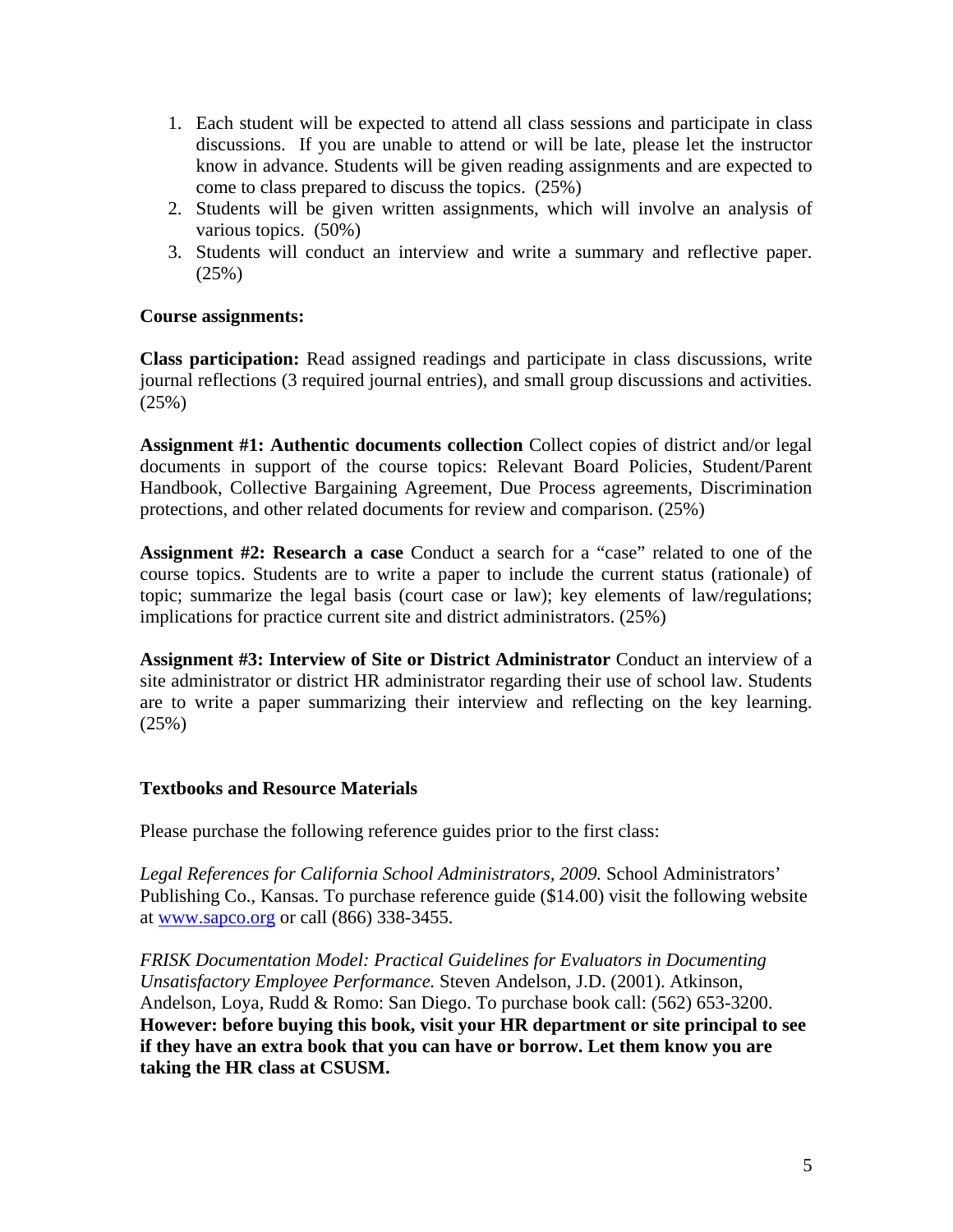Various chapters which will be provided and assigned: *Chapter 4: Student Citizenship and Discipline* From School Law: A California Perspective, 3<sup>rd</sup> ed. Arthur J. Townley and June H. Schmeider-Ramirez. 2007. Kendall/Hunt Publishing Co., Iowa.

*Chapter 6: Special Education and the Law* From School Law: A California Perspective,  $3<sup>rd</sup>$  ed. Arthur J. Townley and June H. Schmeider-Ramirez. 2007. Kendall/Hunt Publishing Co., Iowa.

*Chapter 9: Terms and Conditions of Employment (pp. 199-227)* from Legal Rights of Teachers and Students, 2<sup>nd</sup>. Ed. Nelda H. Cambron-McCabe, Martha M. McCarthy, & Stephen B. Thomas. 2009. Pearson Education, Inc., New York.

*Chapter 10: Teachers' Substantive Constitutional Rights (pp. 228-250)* from: Legal Rights of Teachers and Students, 2<sup>nd</sup>. Ed. Nelda H. Cambron-McCabe, Martha M. McCarthy, & Stephen B. Thomas. 2009. Pearson Education, Inc., New York.

Additional articles and case law reviews will be provided and assigned.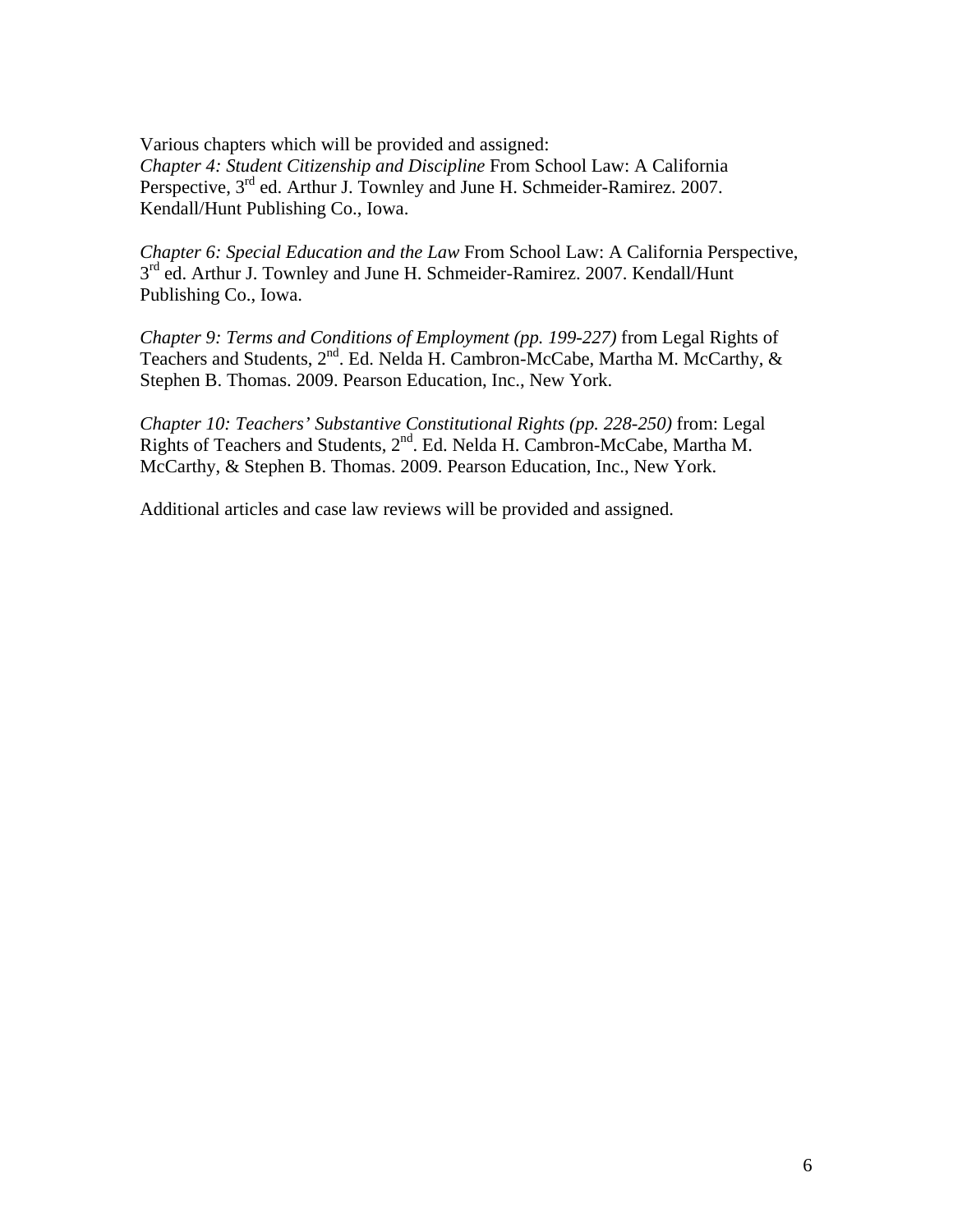# **Tentative Class Meeting Schedule and Topics**

# **Session 1: March 23, 2009**

- The following topics will be discussed:
- Introductions
- Review Syllabus
- Introduction to School Law and Personnel
- District governance
- Brown Act
- NCLB and related legal issues
- Federal funding and associated requirements
- The instructional program and state and federal legal requirements
- Review interview assignment

# **March 30 (CSUSM Spring Break) – No Class**

**1. Assignment: Conduct an interview with a district or site administrator about their use of "school law" on a regular basis. Possible interview questions are:**  *What are 2 or 3 Most Important Points that site administrators need to know about school law?* 

*What are the legal areas that you must be aware of on a daily basis? What are 2 or 3 key legal points that you keep in mind as you "evaluate" personnel? What else would you like to tell me about your knowledge and use of school as it relates to your role?*

**Write a 2 page summary of your interview. Be prepared to share the results of your interview in class on April 6<sup>th</sup>.** 

**2. Document Collection: Collective Bargaining Agreement with Certificated Employees. Find and read the article associated with employee discipline and teacher evaluation.** 

**3. Reflection Journal #1: Briefly describe and reflect on the two areas of the collective bargaining agreement (discipline and evaluation).** 

#### **Readings before next session:**

*Chapter 9: Terms and Conditions of Employment (pp. 199-227)* from Legal Rights of Teachers and Students, 2<sup>nd</sup>. Ed. Nelda H. Cambron-McCabe, Martha M. McCarthy, & Stephen B. Thomas. 2009. Pearson Education, Inc., New York.

*Chapter 10: Teachers' Substantive Constitutional Rights (pp. 228-250)* from: Legal Rights of Teachers and Students, 2nd. Ed. Nelda H. Cambron-McCabe, Martha M. McCarthy, & Stephen B. Thomas. 2009. Pearson Education, Inc., New York.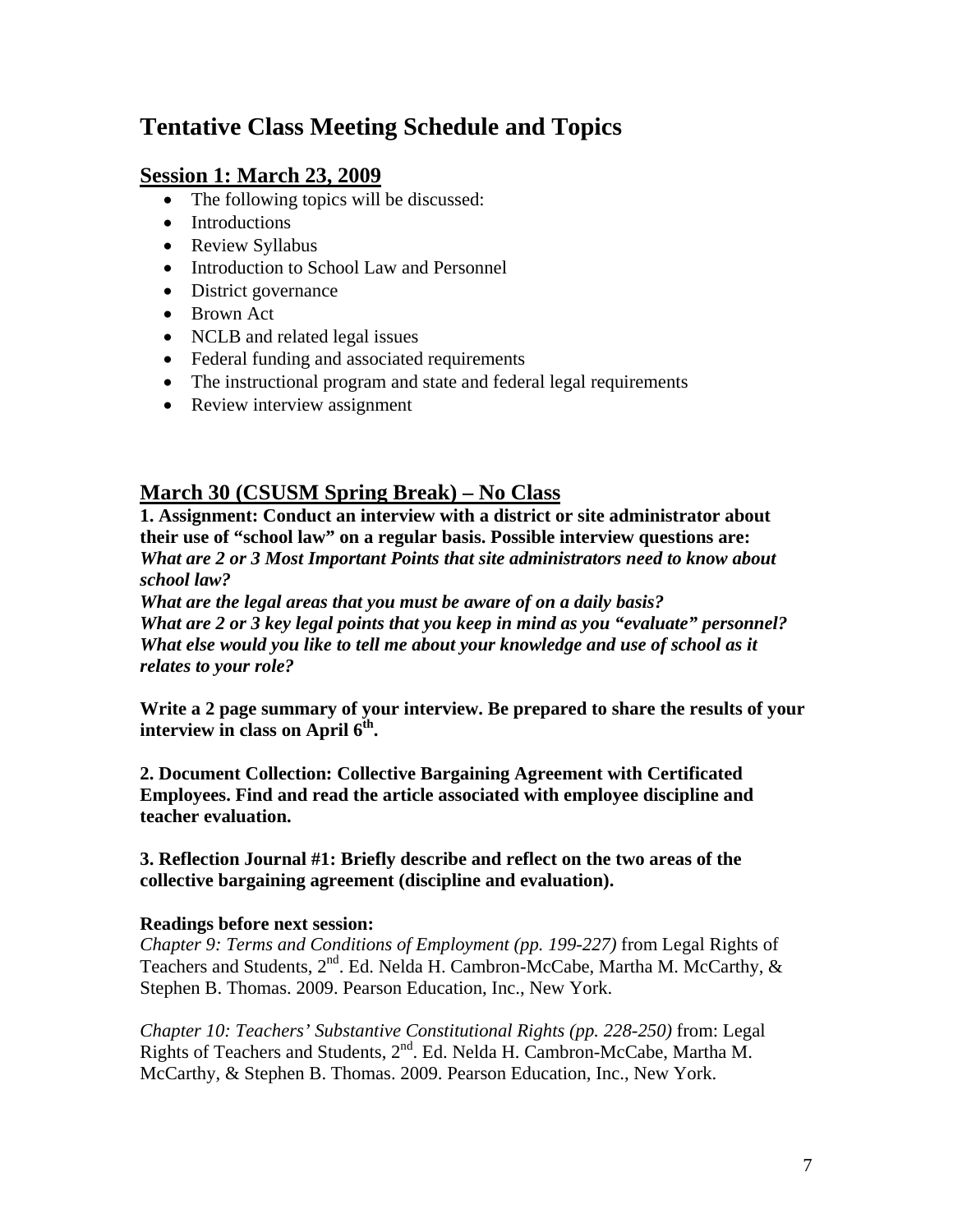# **Session 2: April 6, 2009**

Human Resources:

- Recruitment, selection, and evaluation of personnel
- Employee discipline including due process, dismissal and layoff process
- Ethical leadership and personnel administration
- Investigations and documentation, FRISK techniques

#### **Assignments before next class:**

**1. Document Collection: Collect, read and bring a copy of your district's sexual harassment policy and Non-discrimination policy to our next session.** 

Readings before next session: TBD

# **Session 3: April 13, 2009**

Human Resources (Continued):

- Special guest presentation on the importance of documentation: Kelly Minnehan, Esq. from the legal offices of Fagen, Friedman, & Fullfrost
- Employee harassment and discrimination issues
- Collective bargaining and the Rhodda Act.
- Employer/employee relations; how to build a good working relationship

Assignments before next class:

- 1. Document Collection: Examine your district's/school's Student Discipline Handbook.
- 2. Reflective Journal Entry #2: Write a reflective journal entry on insights regarding your district/school's *Student Discipline Handbook.*

Readings for next session:

*Chapter 4: Student Citizenship and Discipline* From School Law: A California Perspective,  $3^{rd}$  ed. Arthur J. Townley and June H. Schmeider-Ramirez. 2007. Kendall/Hunt Publishing Co., Iowa.

## **Session 4: April 20, 2009**

Schools and the Law: Read and discuss Chapter 4 from School Law: A California Perspective

- Student citizenship and discipline
- • Examine your district/school's *Student Discipline Handbook*
- Expulsion
- Student rights and what administrators need to know
- Review local site rules, regulations, and discipline
- Dress codes